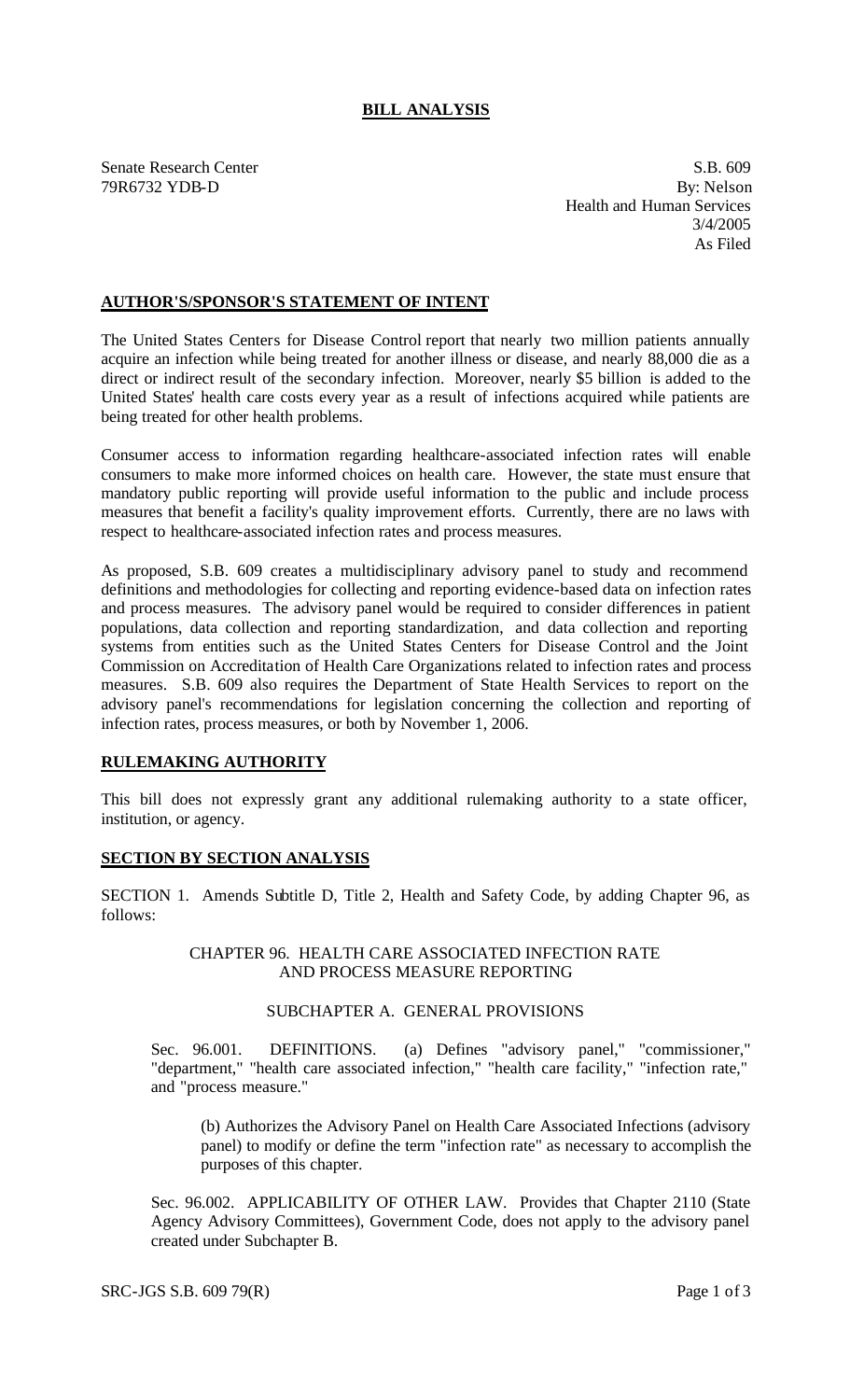Sec. 96.003. EXPIRATION. Provides that this chapter expires January 1, 2007.

[Reserves Sections 96.004-96.050 for expansion]

#### SUBCHAPTER B. ADVISORY PANEL ON HEALTH CARE ASSOCIATED INFECTIONS

Sec. 96.051. ESTABLISHMENT. Requires the commissioner of state health services (commissioner) to establish the advisory panel within the regulatory licensing unit of the health care quality section of the Department of State Health Services.

Sec. 96.052. MEMBERSHIP. Provides that the advisory panel is composed of 14 members and sets forth the persons to be included on the panel.

Sec. 96.053. MEMBER ELIGIBILITY. Prohibits a person from being a member of the advisory panel if the person is required to register as a lobbyist under Chapter 305, Government Code, because of the person's activities for compensation on behalf of a profession related to health care.

Sec. 96.054. OFFICERS. Requires the members of the advisory panel to elect a presiding officer and an assistant presiding officer from among the members.

Sec. 96.055. COMPENSATION; EXPENSES. (a) Provides that except as provided by Subsection (b), a member of the advisory panel is not entitled to compensation for service on the advisory panel or reimbursement for travel expenses.

(b) Requires a member who is a representative of a state agency to be reimbursed for travel expenses incurred while conducting the business of the advisory panel from the funds of the agency the person represents.

Sec. 96.056. VACANCY. Requires a vacancy on the advisory panel to be filled by the commissioner.

Sec. 96.057. ABOLISHED. Abolishes the advisory panel on January 1, 2007.

[Reserves Sections 96.058-96.100 for expansion]

## SUBCHAPTER C. POWERS AND DUTIES OF ADVISORY PANEL

Sec. 96.101. GENERAL POWERS AND DUTIES. (a) Requires the advisory panel, using nationally accepted measures, to study and recommend definitions and methodologies for collecting and reporting evidence-based data on infection rates, process measures, or both.

(b) Requires the advisory panel to consider certain methodologies and actions in developing the recommendations described in Subsection (a).

Sec. 96.102. REPORT TO LEGISLATURE. (a) Requires the commissioner, not later than November 1, 2006, to file a report with the presiding officer of each house of the legislature on the advisory panel's recommendations for legislation regarding the collection and reporting of infection rates, process measures, or both.

(b) Requires the report to include a recommendation that the legislation set September 1, 2007, as the date for hospitals and ambulatory surgery centers to comply with the legislation.

SECTION 2. Requires the commissioner of the Department of State Health Services, as soon as practicable after the effective date of this Act, to appoint members to the Advisory Panel on Health Care Associated Infections as required by Chapter 96, Health and Safety Code, as added by this Act.